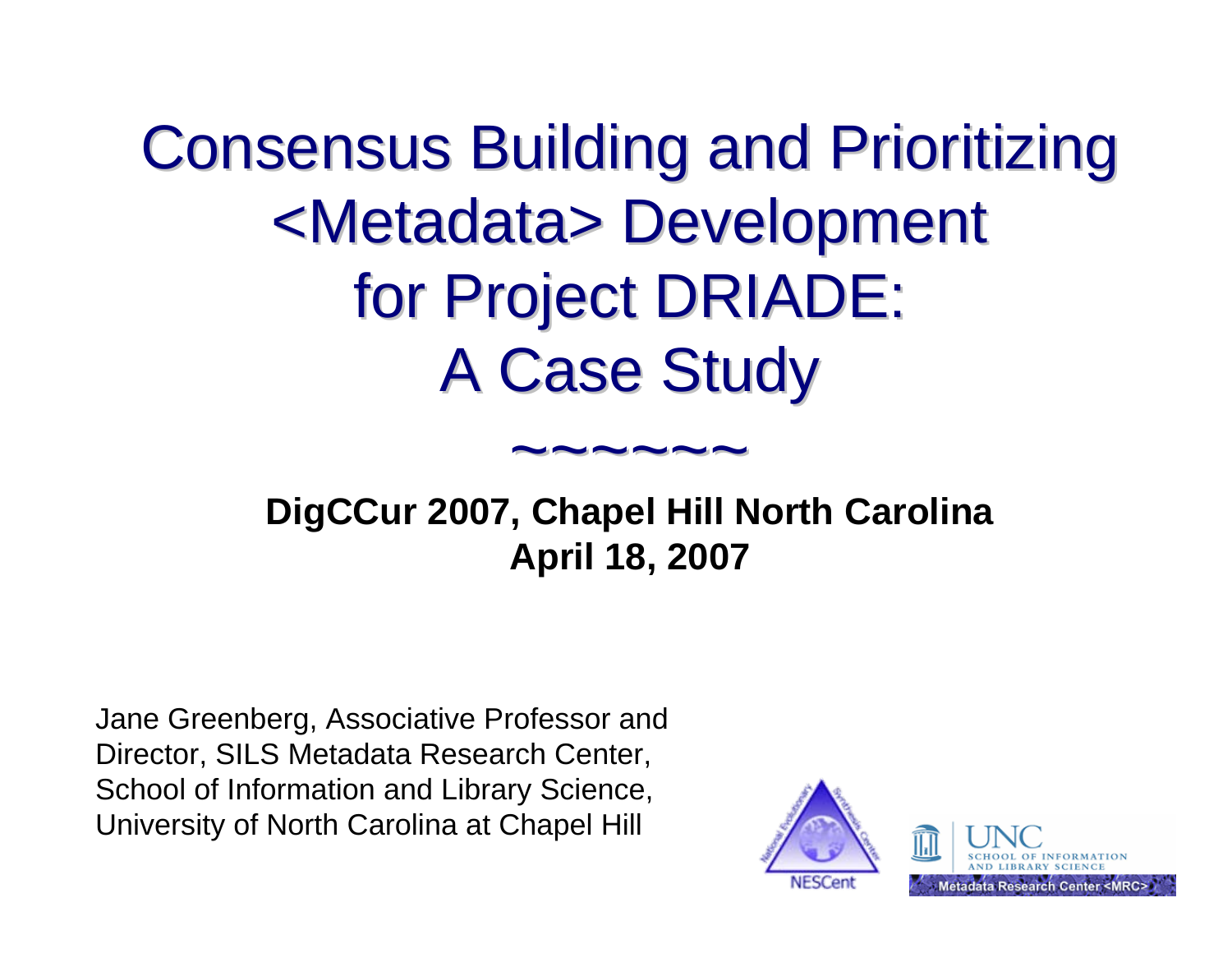## **Overview**

- **n** Introduce DRIADE
	- **▲ Motivation**
- **E** Consensus building
- **Functional requirements**
- **Retadata framework**
- Conclusions and next steps
- **Implications for digital curation education**

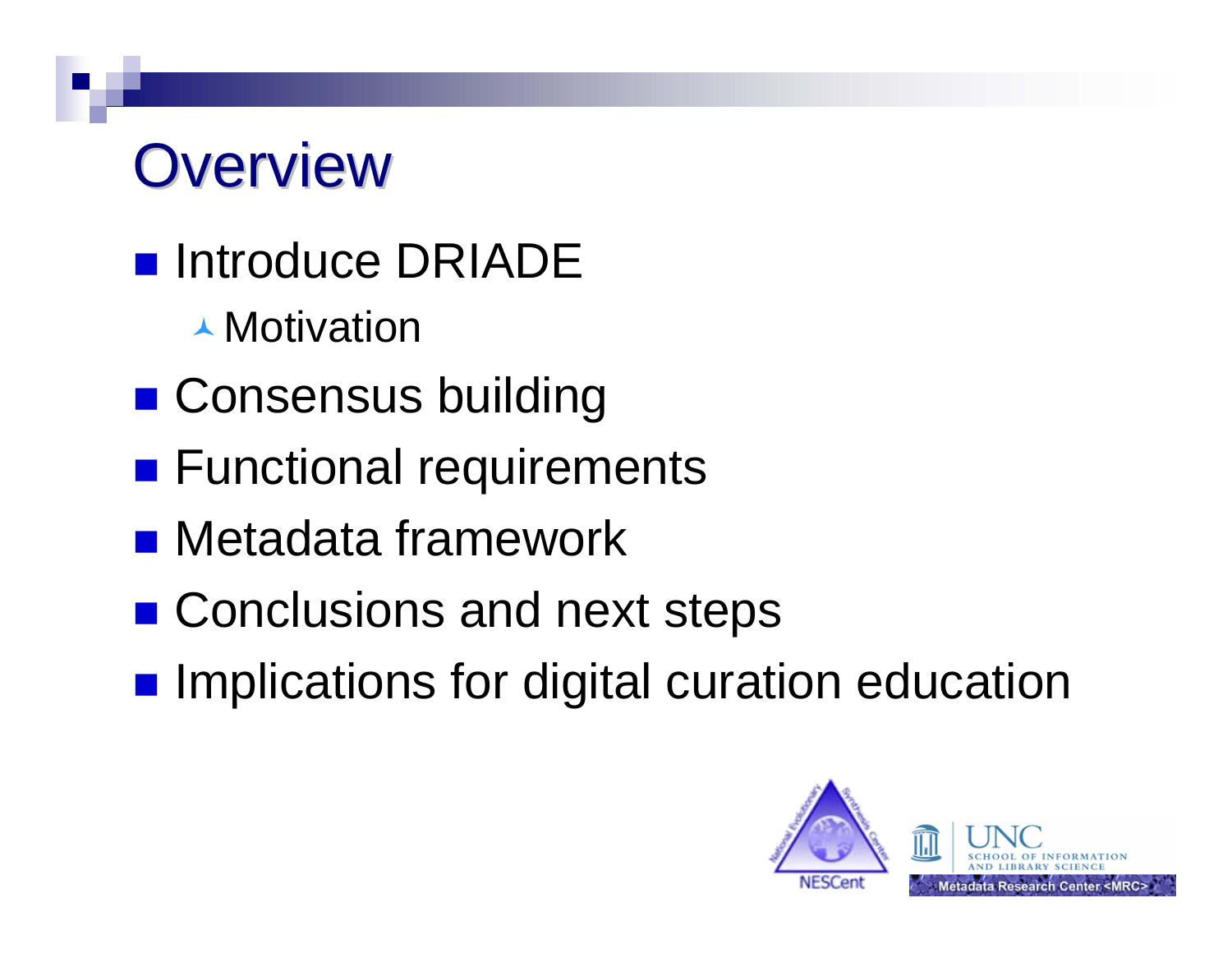

#### DRIADE: Digital Repository of **Information and Data for Evolution**

- Internet impact / "small science"
	- ▲ Knowledge Network for Biocomplexity (KNB)
	- ▲ Marine Metadata Initiative (MMI)

#### **Exolutionary biology**

- ▲ Ecology, genomics, paleontology, population genetics, physiology, systematics, …genomics
- ▲ Data deposition (Genbank, TreeBase)
- ▲ Supplementary data *Molecular Biology and Evolution*

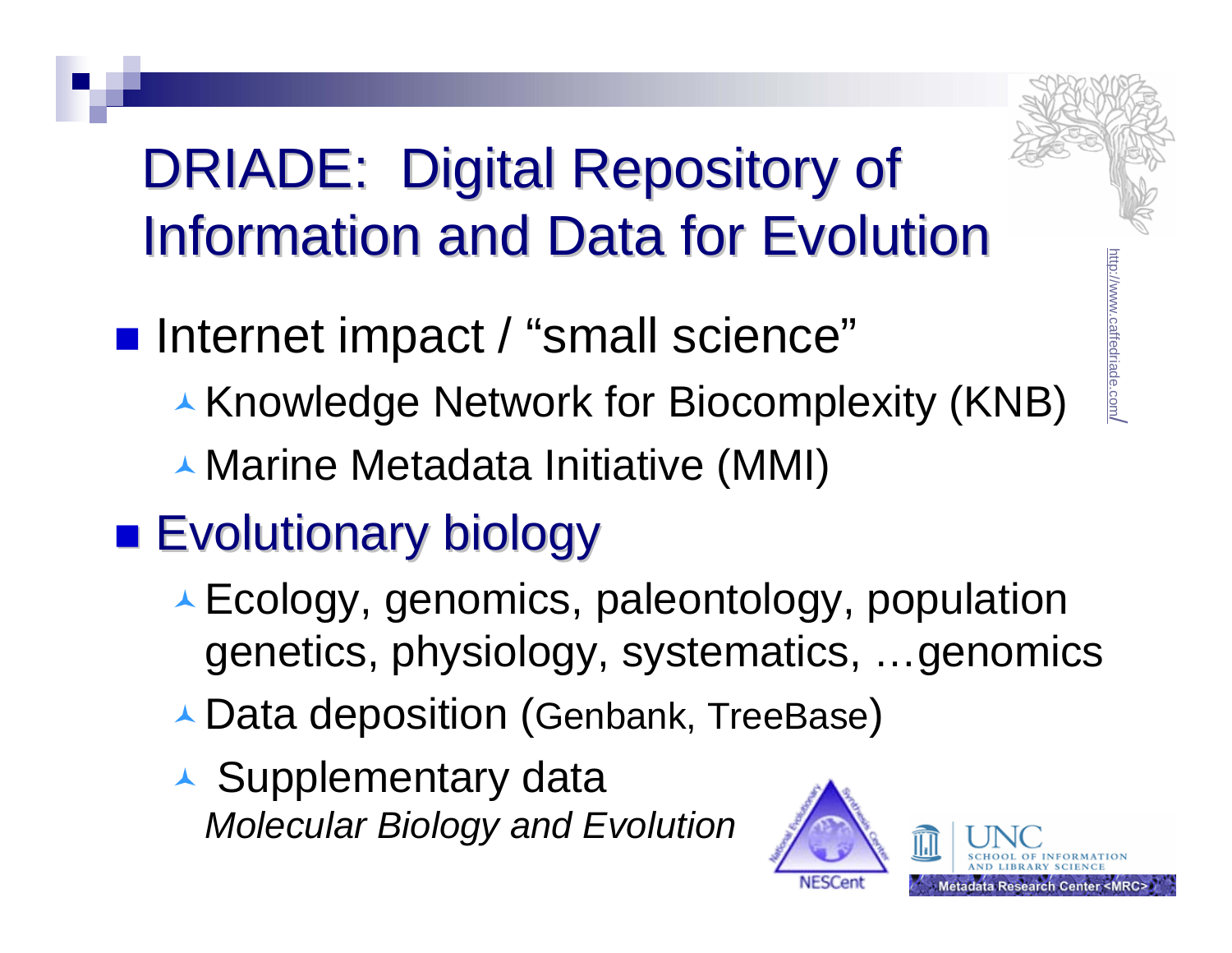## DRIADE's goals

- One-stop shopping for scientific data objects supporting published research
- Support data acquisition, preservation, resource discovery, data sharing, and data reuse of heterogeneous digital datasets
- Balance a need for low barriers, with higher-level … data synthesis

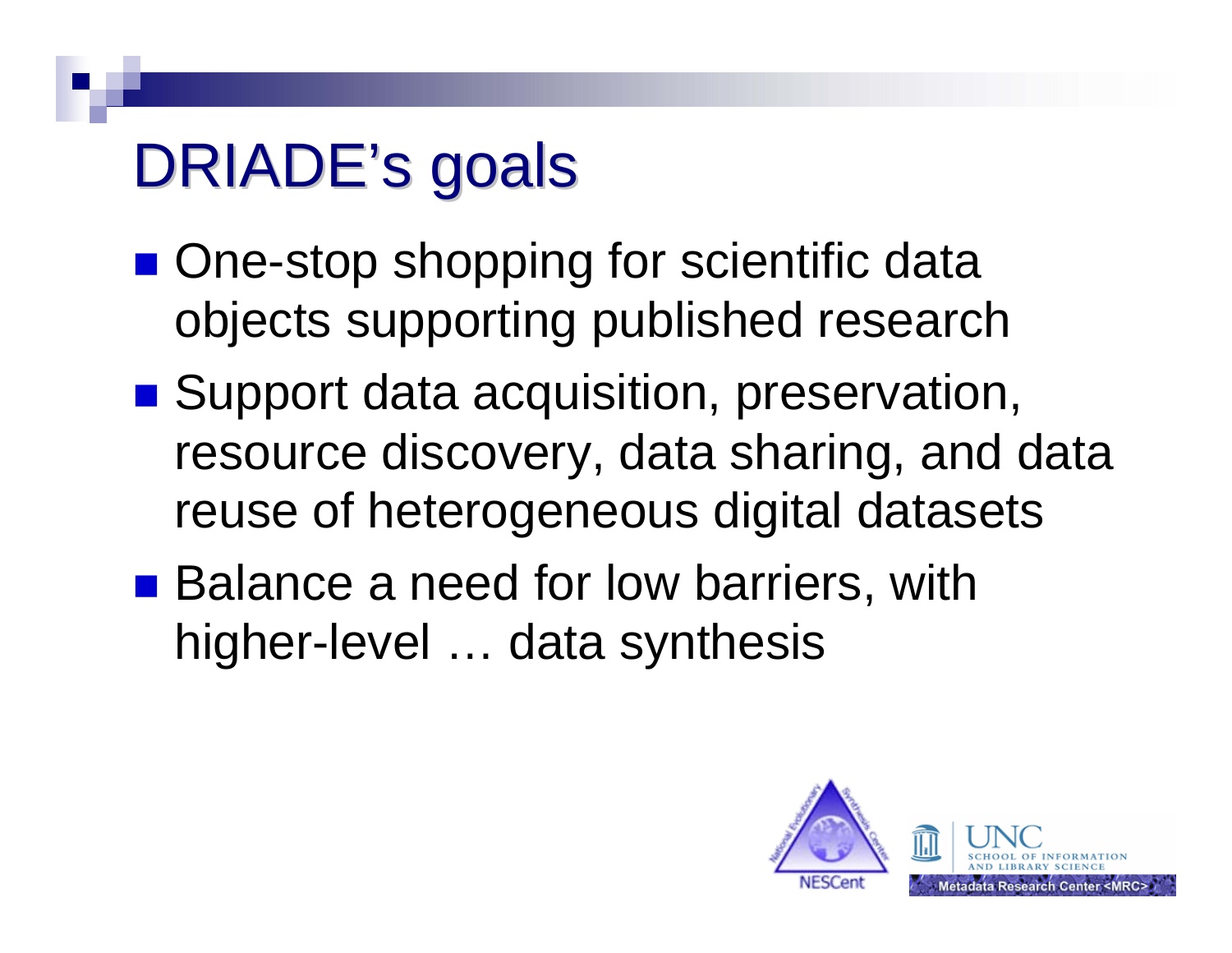## DRIADE Team

#### **NESCent**

- Todd Vision, Director of Informatics and Assistant Professor, Biology, UNC-CH
- Hilmar Lapp, Assistant Director of Informatics

#### UNC-CH/SILS/MRC

- **Jane Greenberg,** Associate Professor
- Jed Dube, MRC Doctoral Fellow
- Sarah Carrier, MRC Research Assistant
- Amy Bouck, UNC/Duke Biology Postdoc

ĨΠ

**Metadata Research Center <MRC>**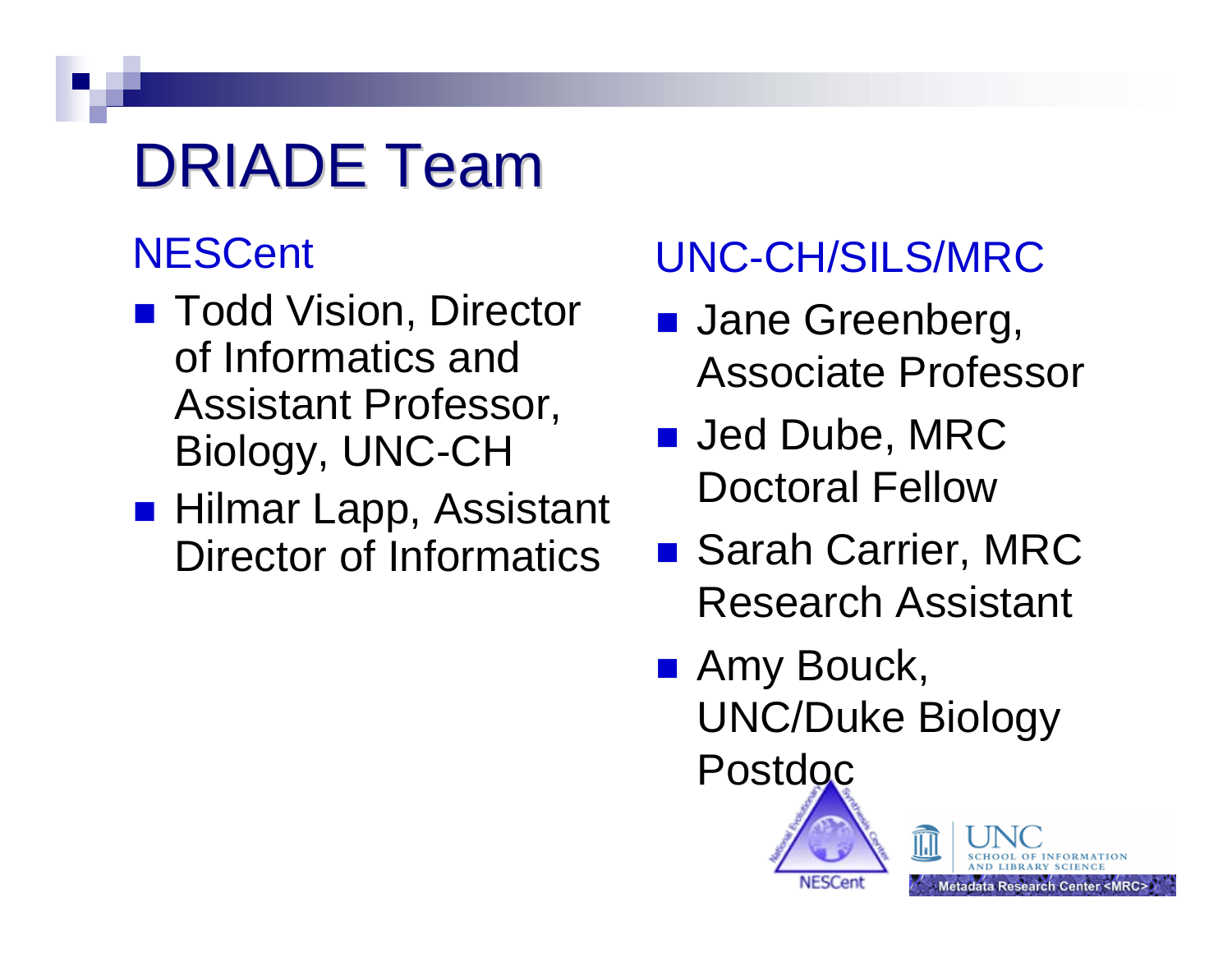#### Consensus building: Stakeholders' workshop

- 1. Unanimous support for DRIADE
	- Advance science, cultural change, policing
- 2. Challenges
	- Scope, representation, quality control, security, cultural change, sustainability
- 3. Priorities and next steps
	- Preservation access synthesis
		- ¾Maslow's hierarchy of life needs!
	- Cultural change: editorials, publicizing at conferences, requirements



earch Center <MRC>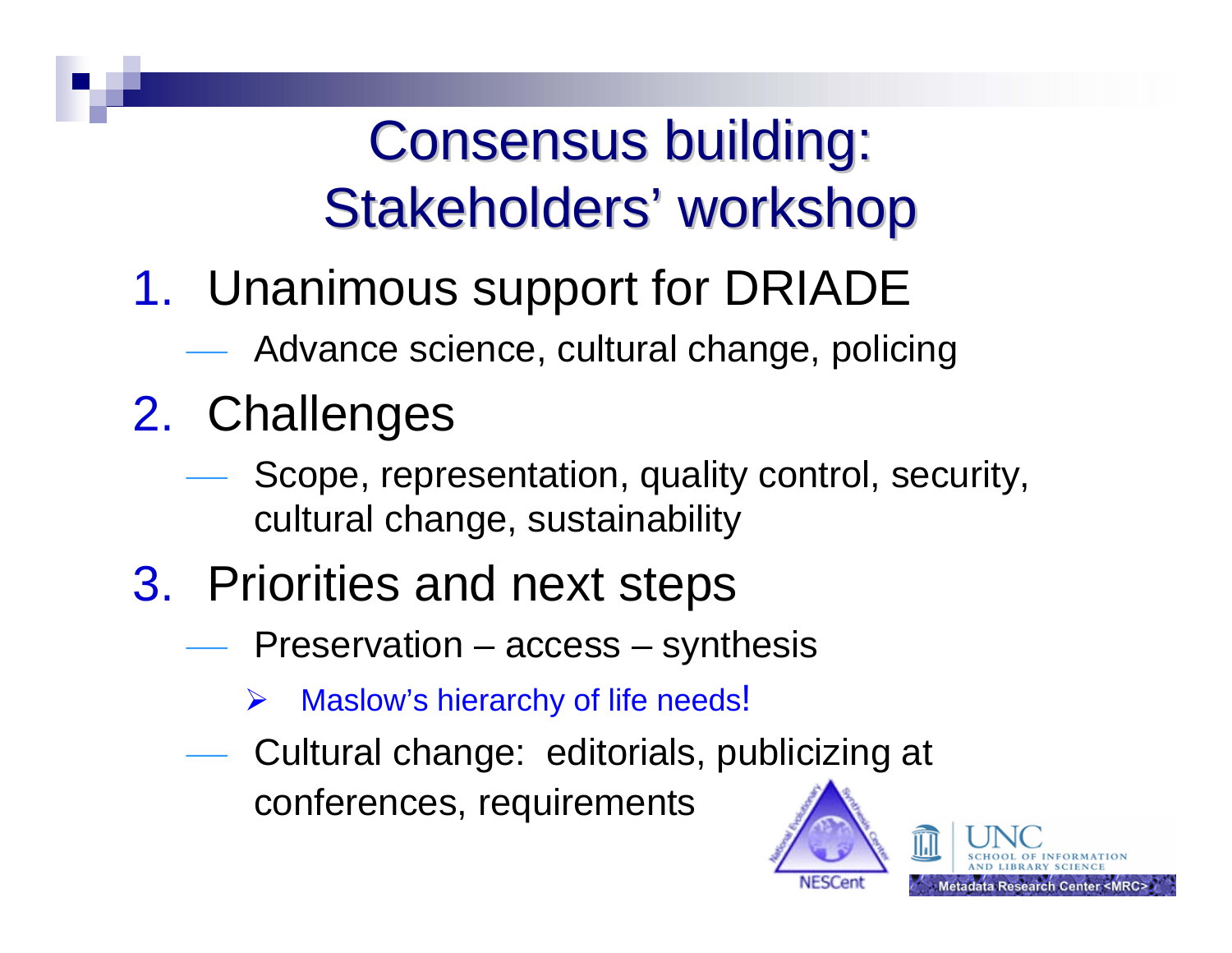## **Functional requirements**

|                                                             | <b>GBIF</b> | <b>KNB/</b><br><b>SEEK</b> | <b>NSDL</b>    | <b>ICPSR</b> | <b>MMI</b> |
|-------------------------------------------------------------|-------------|----------------------------|----------------|--------------|------------|
| <b>Heterogeneous</b><br>digital datasets                    |             | $\blacksquare$             | $\blacksquare$ |              |            |
| Long-term data<br>stewardship                               |             |                            | $\blacksquare$ |              |            |
| <b>Tools and incentives</b><br>to researchers               |             | $\blacksquare$             | $\blacksquare$ |              |            |
| <b>Minimize technical</b><br>expertise and time<br>required |             |                            |                |              |            |
| <b>Intellectual property</b><br>rights                      |             |                            |                |              |            |
| <b>Published Datasets</b>                                   |             |                            |                |              |            |
|                                                             |             |                            |                | Hall         |            |



**SCHOOL OF INFORMATION**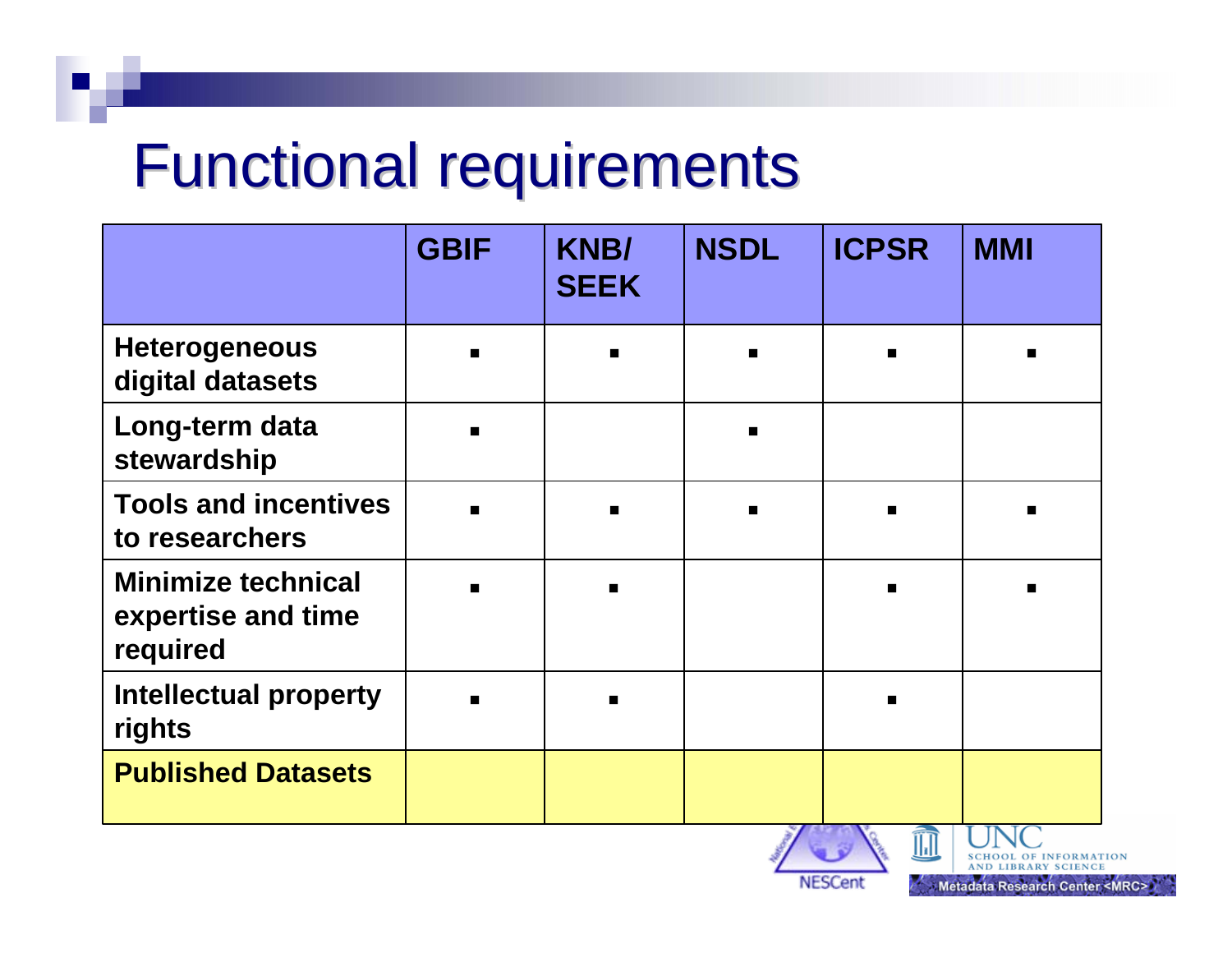## **Functional requirements**

#### ■ Support:

- Computer-aided metadata generation / augmentation
- ▲ Specialized modules linking data submission and manuscript review
- ★ Data and metadata quality control by integrating human and automatic techniques
- **▲ Data security**
- **★ Basic metadata repository functions, such as** resource discovery, sharing, and interoperability

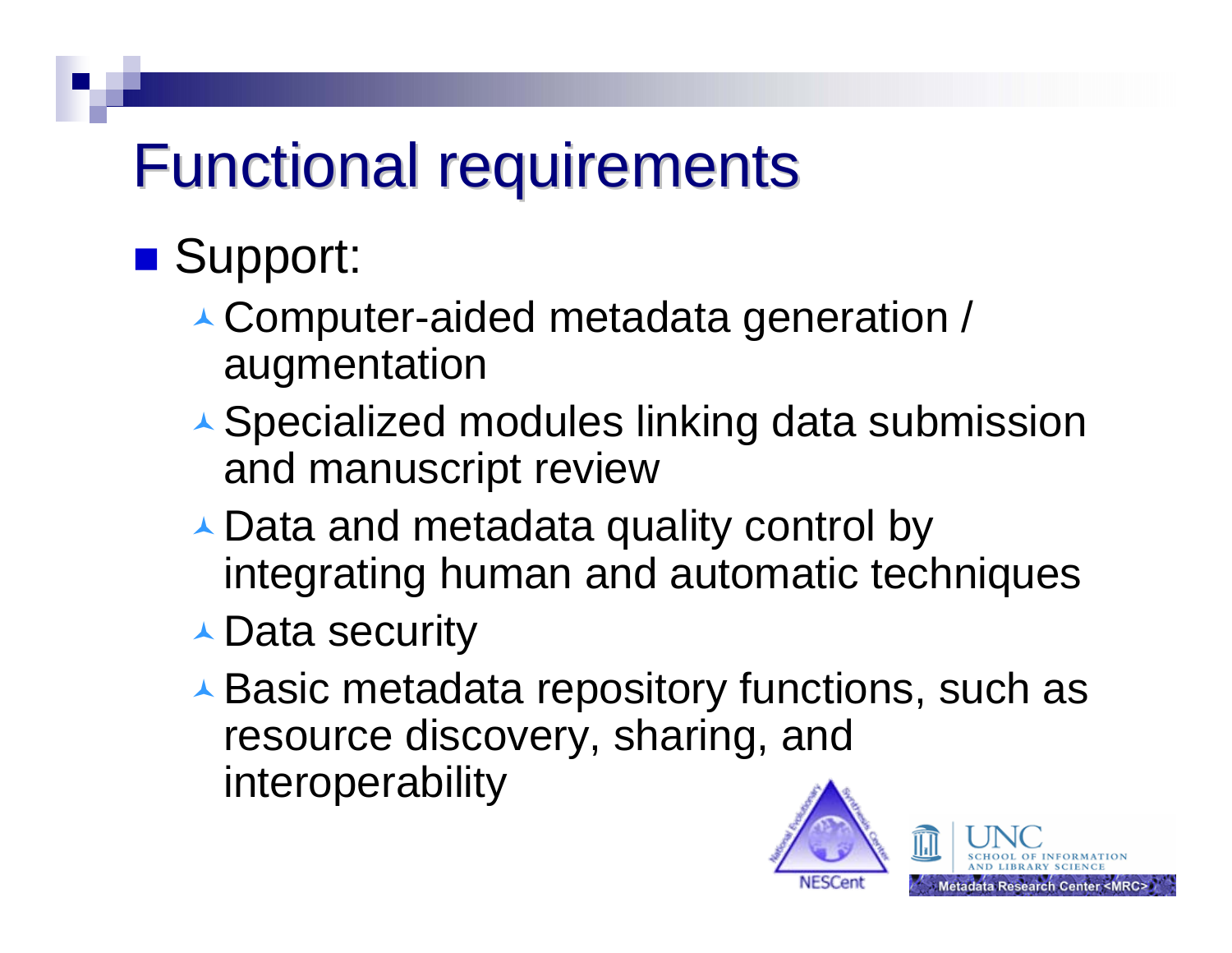#### DRIADE's functional model based on OAIS

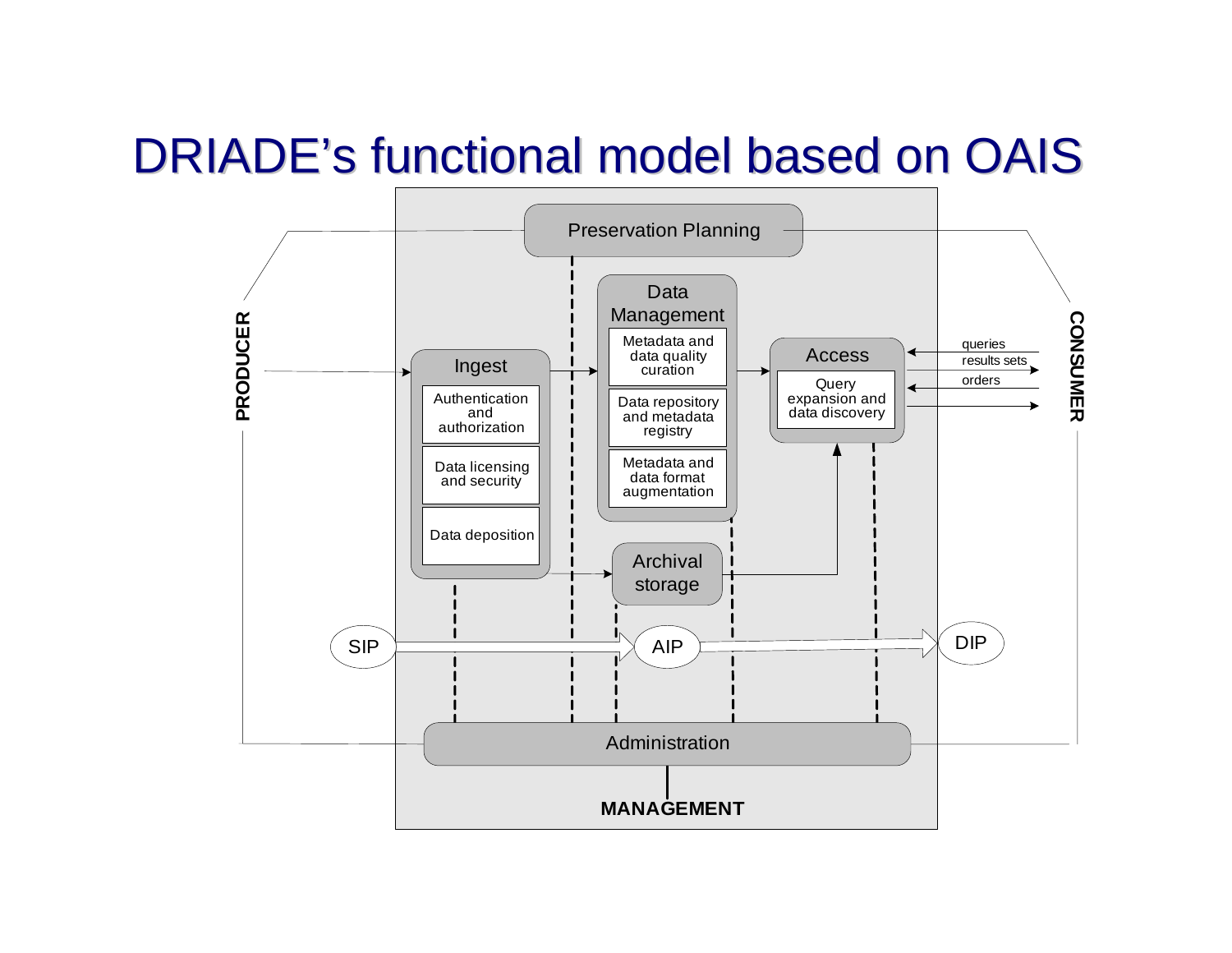## DRIADE metadata framework

**Level 1 – initial repository implementation** 

- ▲ Preservation, access, and basic usage of data, (limited use of CVs)
- **Level 2 full repository implementation** 
	- Level 1 plus expanded usage, interoperability, preservation, administration, etc., greater use of CV and authority control
- **Level 3 "next generation" implementation**

▲ Considering Web 2.0 functionalities

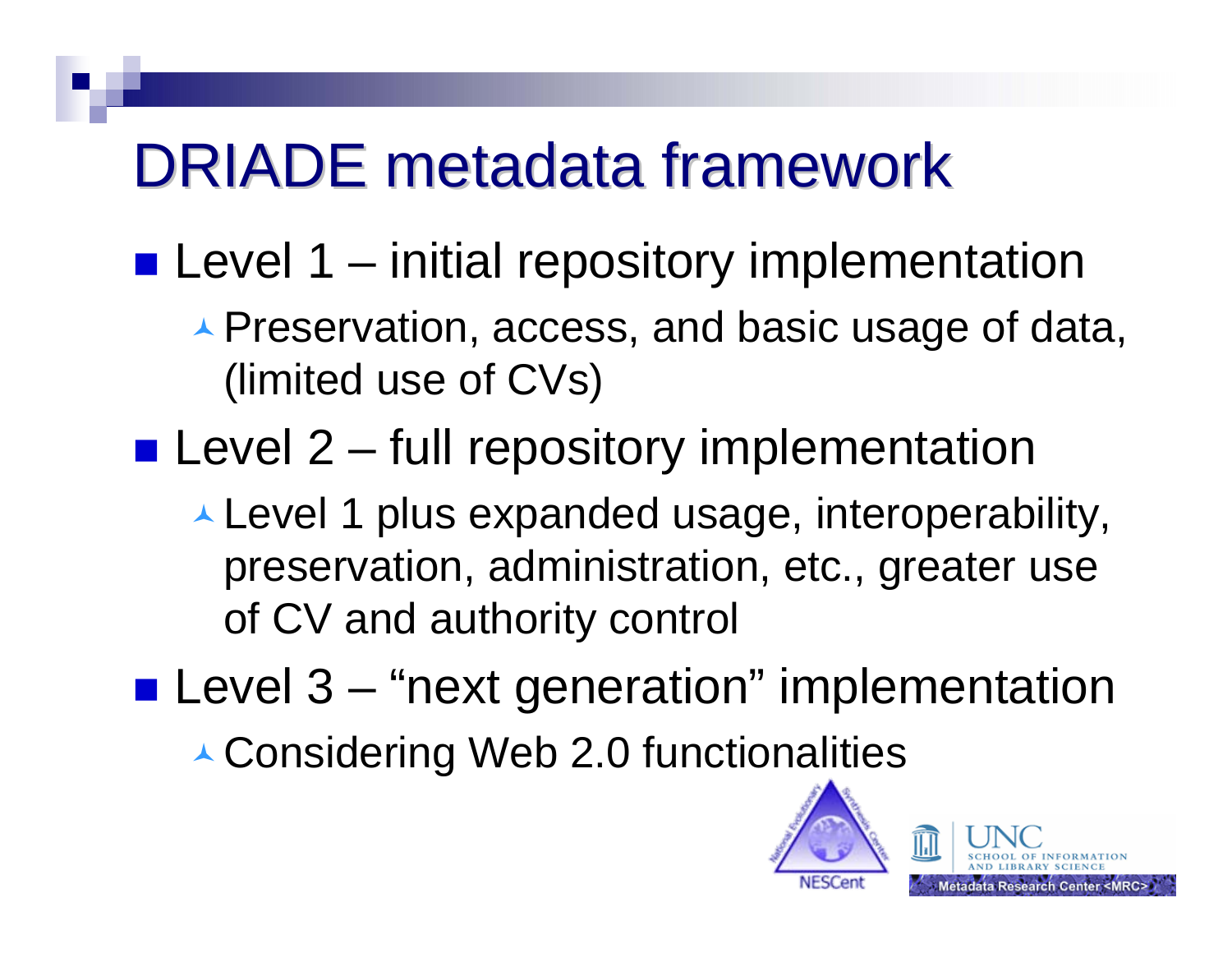#### Application profiles Application profiles

- "…consist of data elements drawn from one or more namespace schemas combined together by implementors and optimised for a particular local application." (Heery& Patel, 2000)
	- ▲ Data Elements: Title, Name, Coverage, Identifier, etc.
	- ▲ Namespace schemas:
		- ⎯ Dublin Core
		- $\_$  Data Documentation Initiative (DDI)
		- $\_$  Ecological Metadata Language (EML)
		- $\_$  PREMIS
		- $\_$  Darwin Core

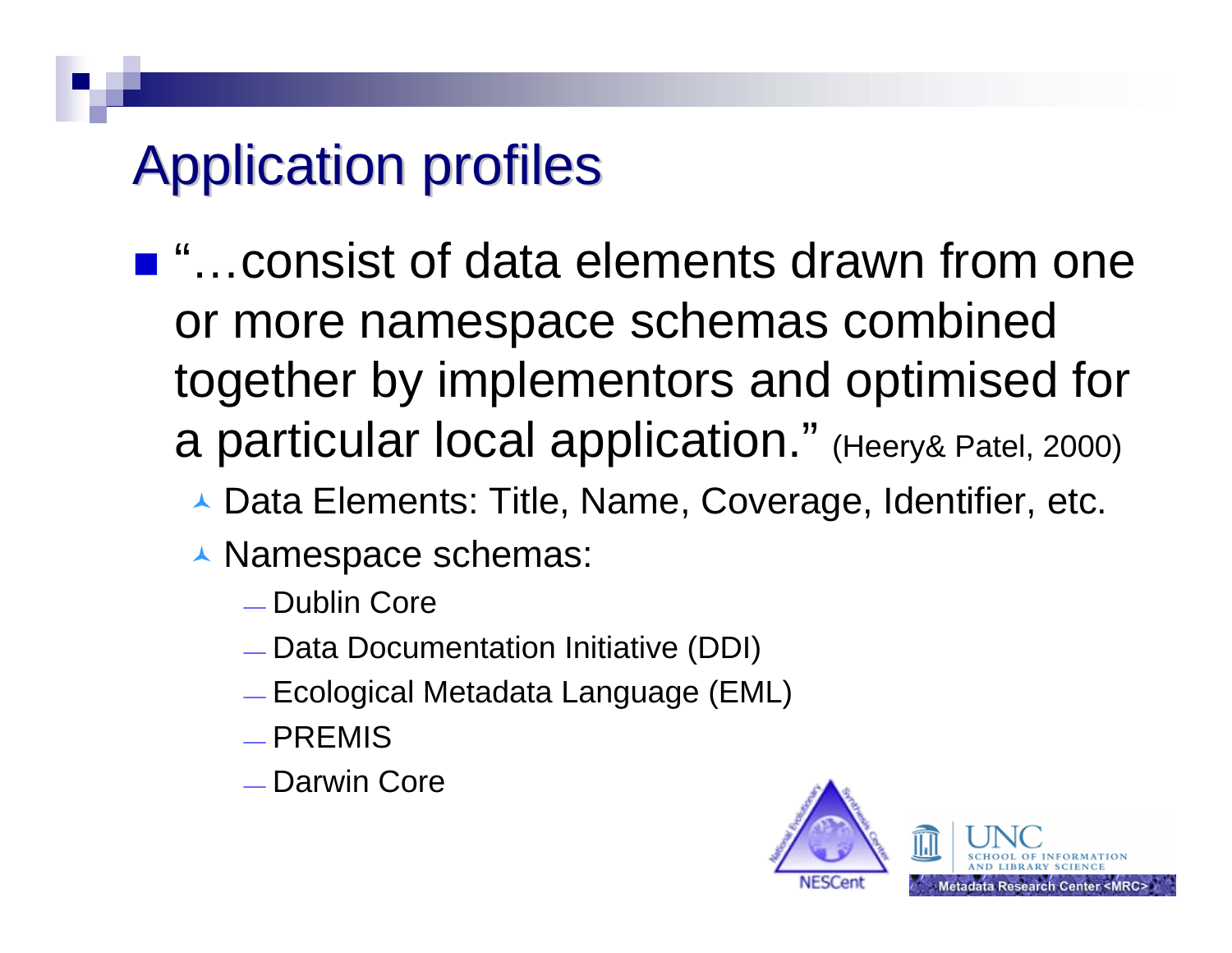#### Why create an Application Profile?

- Single existing schemes are often not sufficient
	- ▲ Dublin Core scheme doesn't meet all of DRIADE needs
	- ▲ Do not need all elements in a single scheme (e.g. in DDI or EML)
- **Don't want to re-invent the wheel**
- **n** Interoperability

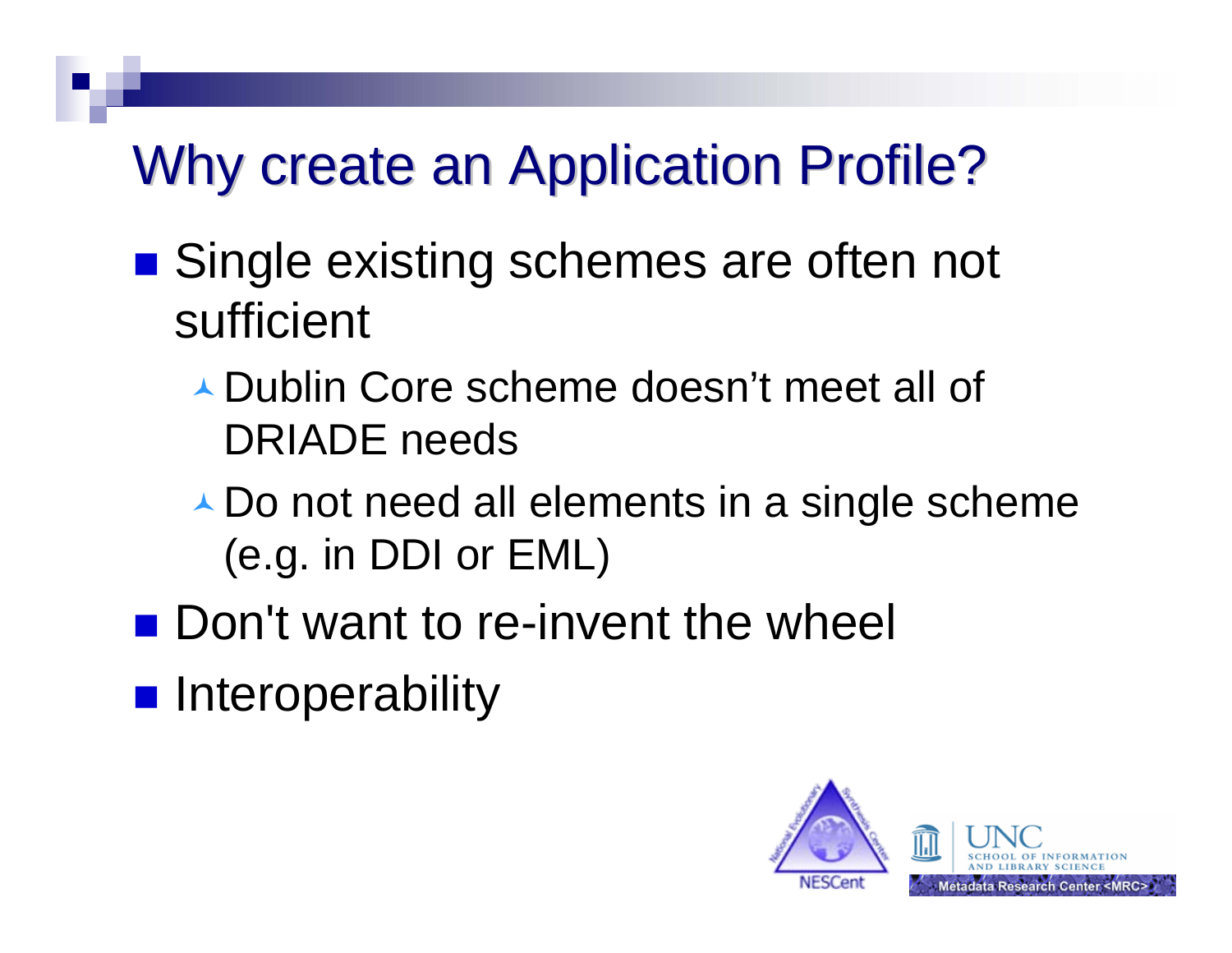#### Why DRIADE needs an application profile?

- **Exolutionary biology data requires a range** of metadata to effectively support:
	- Unstructured datasets, non-standard formats
	- ▲ Varied data relationships, methods, software
	- ▲ Varied data object relationships (i.e. part of larger studies, linkages to publications, etc.)
	- $\blacktriangle$  Immediate and future dataset preservation

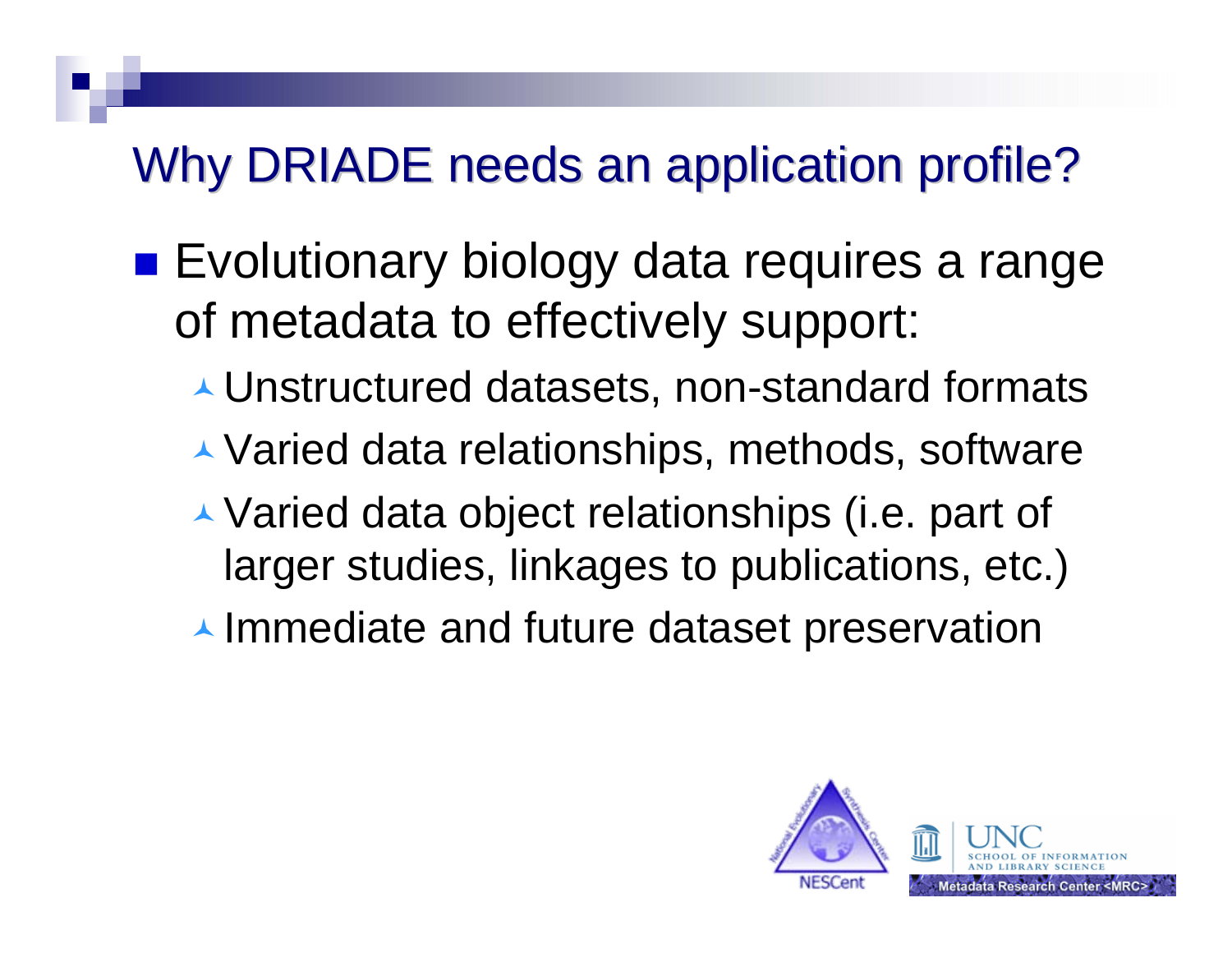# Level 1+ Application Profile

Module 1: Bibliographic **Citation** 

- dc:title / Title\*
- dc:creator / Author\*
- dc:subject / Subject\*
- $\mathbb{R}^3$ ■ dc:publisher / Publisher\*
- dcterms:issued / Year\*
- dcterms:bibliographicCitati on / Citation information\*
- dc:identifier / Digital Object Identifier \*

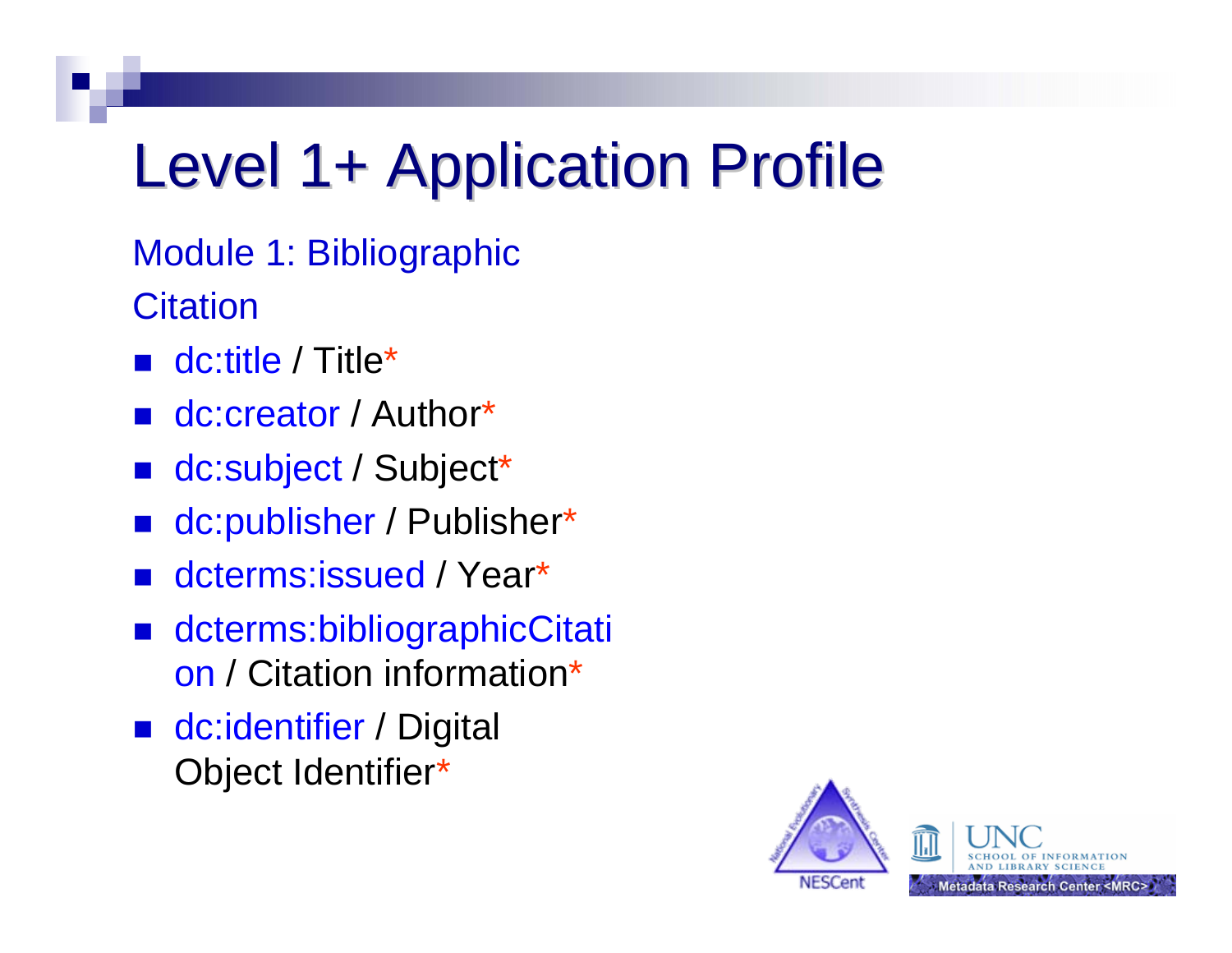# Level 1+ Application Profile

#### **Module 2: Data Object**

- dc:creator / Name
- dc:title / Data set title
- dc:identifier / Data set identifier**♦**
- $\mathbb{R}^3$ ■ fixity (PREMIS) / (*hidden*)◆
- dc:relation / Digital Object Identifier of published article
- $\mathbb{R}^3$  DDI: <depositr> /Depositor or submitter name\*
- $\mathbb{R}^3$  DDI: <contact> / Contact information for <depositr> \*
- $\mathbb{R}^2$ ■ dc:rights / Rights statement◆
- dc:description / Description of the data set \*
- dc:subject / Keywords describing the data set \*
- dc:date / Date modified ◆
- dc:date / (hidden) ◆
- $\blacksquare$  dc:format / File format  $\blacklozenge$
- **dc:format / File size**  $\blacklozenge$
- dc:software / Software
- dc:coverage / Locality
- $\mathbb{R}^2$ dc:coverage /Date range

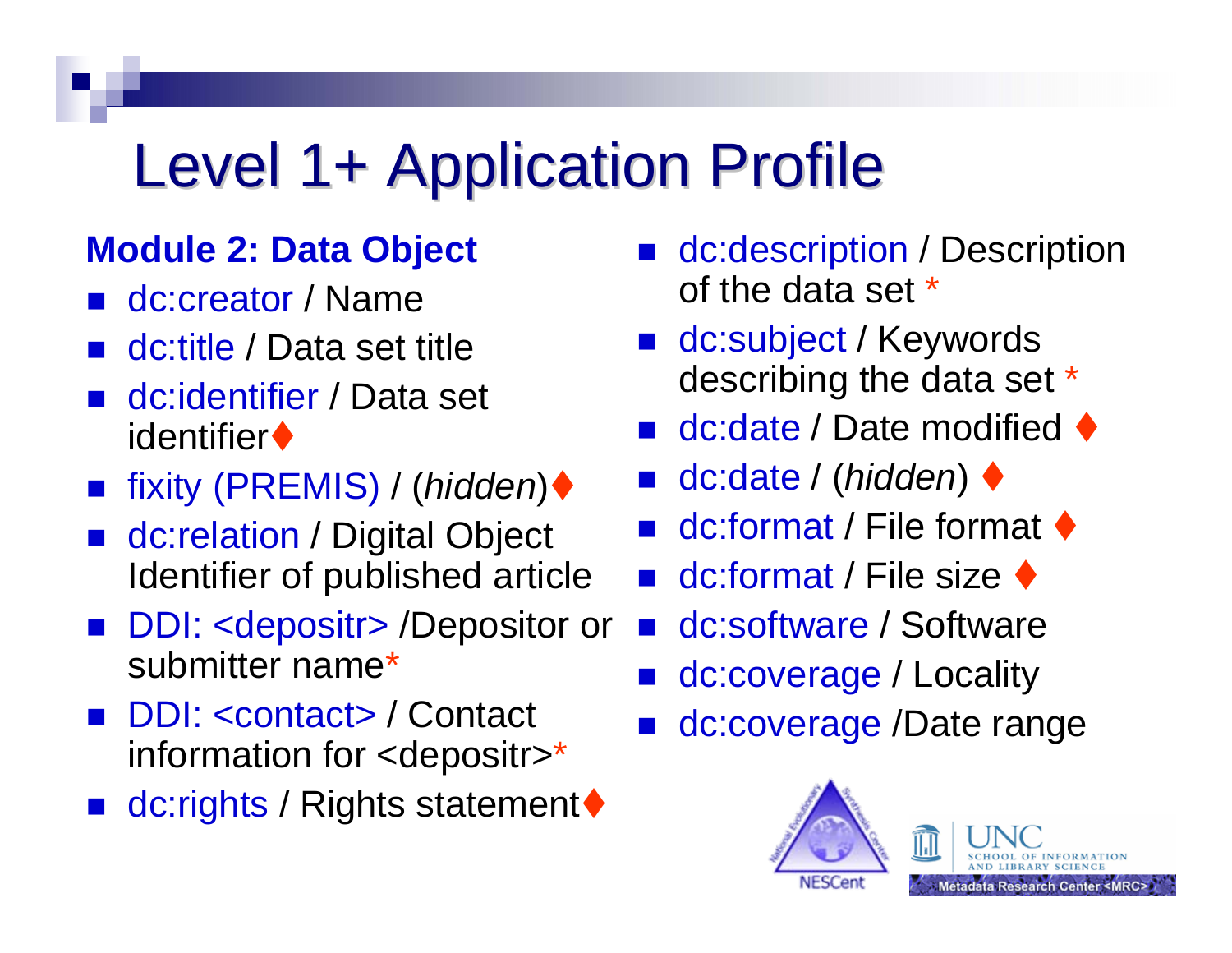## Level 3, *brainstorm…*

- **Personalization, query results, workflow** "macros", user interface
- Virtual societies utilizing "social tagging"
- **n** Integration and extension of existing ontologies
	- $\blacktriangle$  Implementation of emerging standards
		- ⎯ Minimal Information About a Phylogenetic Analysis (MIAPA)
- Harvesting metadata (pull) / Exposing metadata (push)
- Visualizations: topic clustering data relationship maps

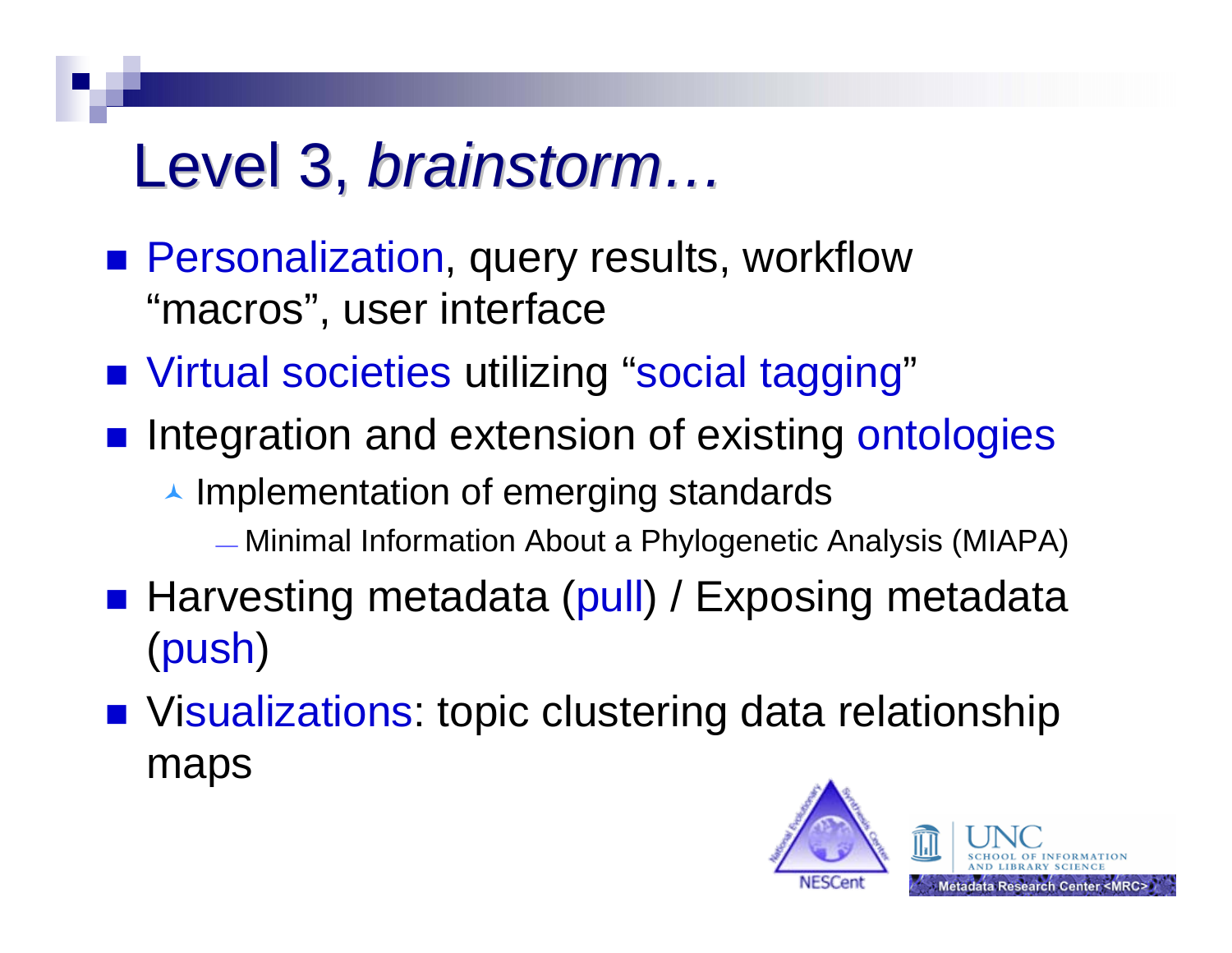## Conclusions and next steps

#### ■ Conclusions

- **Team work required** 
	- <sup>⎯</sup>stakeholders (scientists and journal representatives), metadata experts, and sustainability partner
- $\blacktriangle$  Late to the game, benefit from what's been accomplished (e.g., application profile, models)

earch Center <MRC>

▲ Need to understand DRIADE's unique goals

#### **Next steps:**

- Survey and use-case/life-cycle studies
- **▲ Metadata application profile experiment**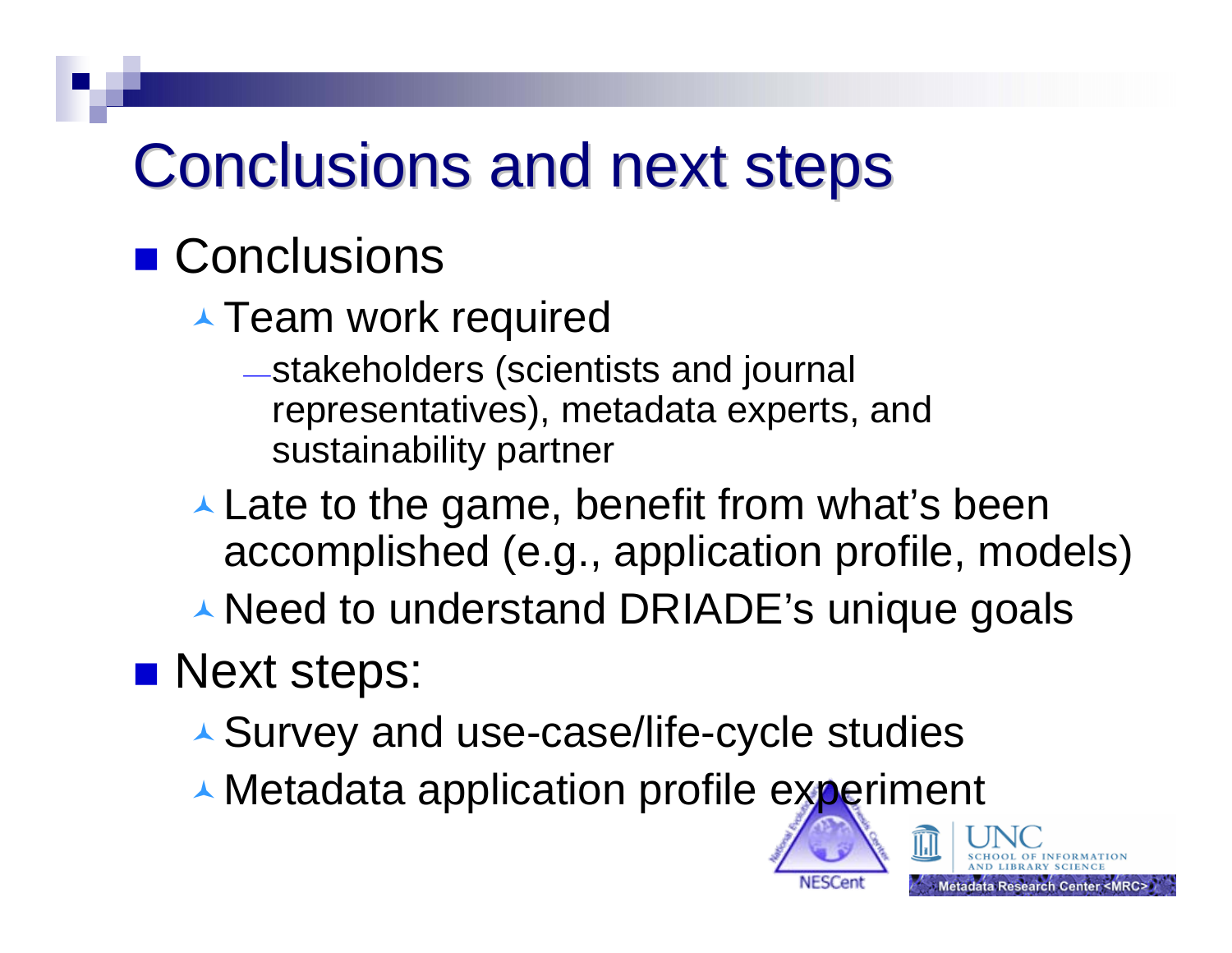#### Implications for digital curation education

- **Budents participation, service learning**
- Curriculum needs to address the whole picture –
	- ▲ Digital resource life-cycle
	- Metadata life cycle
	- ▲ IA components
	- ▲ Human factors
- **Language barriers and communication** skills
	- ▲ Metadata facets… woo woo???
- Conferences like DigCCur



**NESCent**